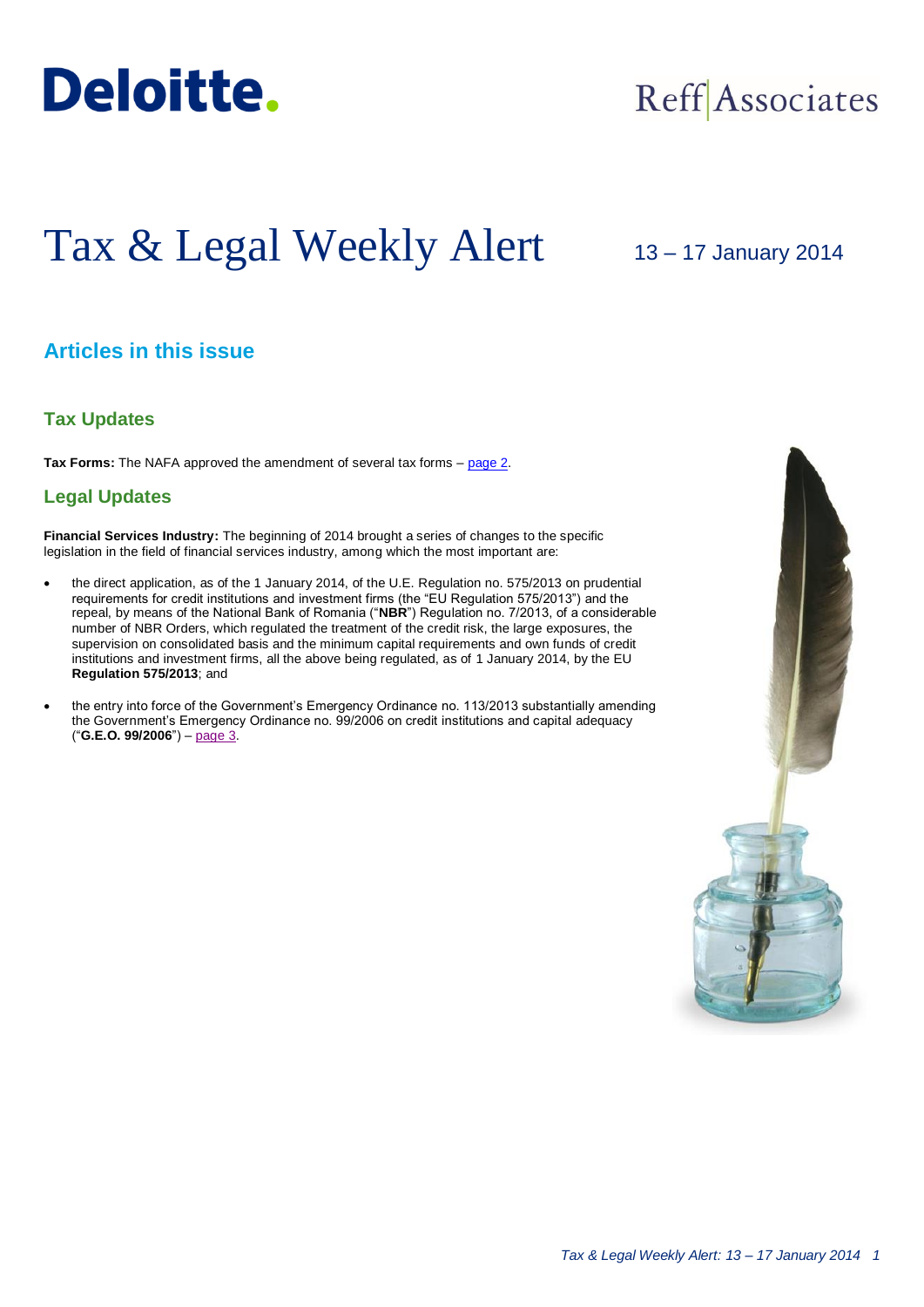## <span id="page-1-0"></span>**Tax Forms**

#### **Several tax forms have been amended**

NAFA orders regarding the approval of certain tax forms have been published. Specifically, the following forms have been amended:

- Form 010 "Statement for fiscal registration / Amending statement for legal entities, associations and other entities without legal personality";
- Form 012 "Notification regarding the change of the annual/quarterly system for reporting and paying the corporate income tax";
- Form 013 "Statement for fiscal registration / Amending statement for non-resident taxpayers that perform activities in Romania through one or several permanent establishments".

The new forms will be available for download from the NAFA website at the following links:

- [Form 010.](http://static.anaf.ro/static/10/Anaf/formulare/dec_010_2013.pdf)
- [Form 012.](http://static.anaf.ro/static/10/Anaf/formulare/Notif_012_2012.pdf)
- [Form 013.](http://static.anaf.ro/static/10/Anaf/formulare/dec_013_2013.pdf)

#### **Should you have any questions please do not hesitate to contact us:**

**Dan Badin**

Partner-in-Charge +40 21 207 53 92 [dbadin@deloittece.com](mailto:dbadin@deloittece.com)

#### **Pieter Wessel**

Partner +40 21 207 52 42 [pwessel@deloittece.com](mailto:pwessel@deloittece.com)

#### **Alexandru Aparaschivei**

Manager +40 21 207 54 20 [aaparaschivei@deloittece.com](mailto:aaparaschivei@deloittece.com)

**Ana Petrescu**

Manager +40 21 207 56 04 [apetrescu@deloittece.com](mailto:apetrescu@deloittece.com)

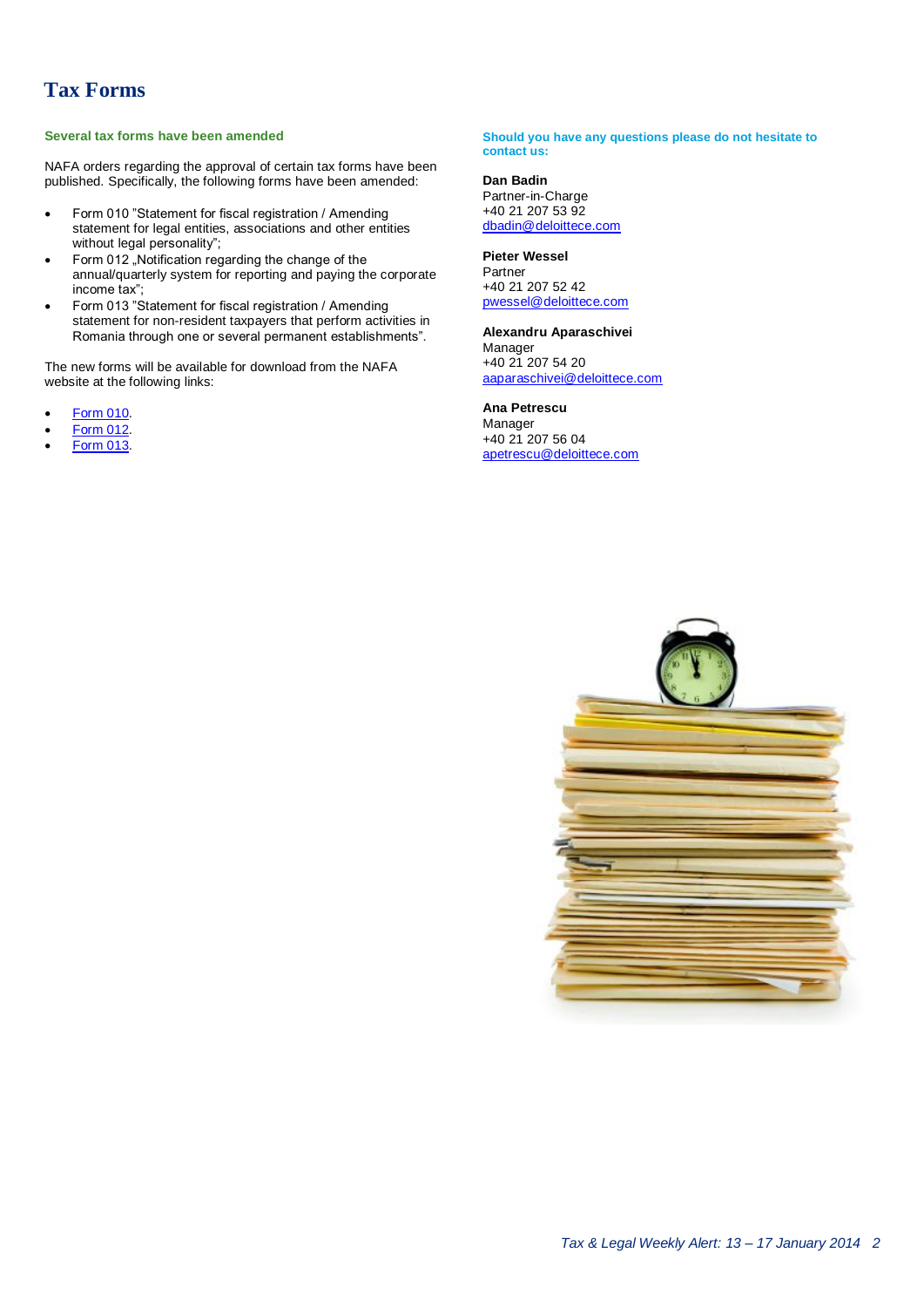## <span id="page-2-0"></span>**Financial Services Industry**

#### **Legislative amendments for the Financial Services Industry**

The beginning of 2014 brought a series of changes to the specific legislation governing the financial services industry, of which the most important are:

- the direct application, as of the 1 January 2014, of the EU **Regulation no. 575/2013** on prudential requirements for credit institutions and investment firms (the "EU Regulation 575/2013") and the repeal, by means of the National Bank of Romania ("**NBR**") Regulation no. 7/2013, of a considerable number of NBR Orders that regulated the treatment of credit risk, large exposures, the supervision on consolidated basis and the minimum capital requirements and own funds of credit institutions and investment firms, all the above being regulated, as of 1 January 2014, by the EU Regulation 575/2013; and
- the entry into force of the Government's Emergency Ordinance no. 113/2013 substantially amending the Government's Emergency Ordinance no. 99/2006 on credit institutions and capital adequacy ("**G.E.O. 99/2006**").

The EU Regulation 575/2013 is directly applicable in Romania and regulates a series of important aspects which were, until now, regulated by the G.E.O. 99/2006; consequently, the equivalent provisions from the latter normative document were correspondingly repealed.

In addition to the above, the G.E.O. 99/2006 also underwent the following main amendments:

- A. Amendments regarding the measures which NBR may undertake:
	- NBR may withdraw the authorization of a credit institution:
		- (i) when there are elements that lead to the conclusion that in the short term a credit institution can no longer meet its obligations towards its creditors and, in particular, when it is no longer able to ensure the preservation of assets that have been entrusted to it by its clients;
		- (ii) when the credit institution does not fulfill the prudential requirements provided by the EU Regulation 575/2013 regarding capital, large exposures and liquidity, as well as when the credit institution does not fulfill the obligation to have at its disposal a higher level of funds than the regular requirement, which NBR may impose in exceptional conditions.
	- the regulation of NBR's ability to establish specific measures for a credit institution regarding the publication of information regarding its activity, namely publishing such information more than once a year , the establishment of certain publication terms or the utilization of certain specific forms for the publication other than the information relating to financial situations;
	- the introduction of certain objective criteria which NBR has to consider when establishing sanctions (e.g. criteria for evaluating the gravity of the act that is to be sanctioned, the damages caused to third parties, if they can be determined etc.);
	- change of the modality for establishing the amount of fines, namely up to 10% of the net value of the turnover obtained in the previous fiscal year, for a legal person, and up to the equivalent in lei of EUR 5 million at the exchange rate from 17 July 2013, for a natural person;
- the creation of the possibility that, in the event of emergency situations related to a credit institution from an EU member state , NBR is entitled to take any precautionary measures necessary in order to ensure protection against financial instability that would seriously threaten the collective interests of depositors, investors and other clients in Romania of the respective credit institution in relation to the activities carried out by the respective credit institution in Romania and until the necessary measures are taken by the competent authority of the Member State of origin or reorganization measures are put in place. . Similarly, in emergency situations, until the NBR implements appropriate measures or measures of special management or stabilization, the competent authority of the host Member State in which a Romanian credit institution operates is allowed to take preventive measures necessary to ensure protection against financial instability that would seriously threaten the collective interests of depositors, investors and other clients of the respective Romanian credit institution from the Member State.
- B. Regulations regarding financial investment services entities and the Financial Supervisory Authority:
	- detailing the powers and the instruments for prudential supervision of credit institutions and, respectively, of financial investment services companies;
	- the express provision that NBR is the competent authority for the regulation and prudential supervision of credit institutions; while the competent authority for regulation and prudential supervision of financial investment services entities is the Financial Supervisory Authority;
	- a much more rigorous regulation in regards to collaboration between NBR, the Financial Supervisory Authority and the European Banking Authority, as regards prudential supervision;
	- the express regulation of the credit institutions' right to provide financial investment services, as these are regulated by Law no. 297/2004 regarding the capital markets;
	- the regulation of the requirements for risk management and supervision of financial services entities and investment management companies whose object of business is the management of individual investment portfolios, in a similar manner to the one specific to credit institutions; in this regard, the present form of G.E.O. 99/2006 regulates in a similar manner to the one specific for NBR the status and the prerogatives of the Financial Supervisory Authority in relation to these entities.
- C. Own funds:
	- the establishment of credit institutions' obligation to hold, as own funds and in addition to the minimum threshold of own funds generally applicable, certain capital buffers imposed by NBR at the recommendation of the interinstitutional structure of coordination in the field of macroprudential supervision of the national financial system respectively the capital maintenance buffer, the countercyclical capital buffer, the capital buffer for systemic risk and the capital buffer related to the systemic importance of the respective credit institution;
	- the elimination of NBR's possibility to grant credit institutions a term for remedying the situation in which a credit institution's funds are lower than the minimum level of the initial capital requirements provided for authorization.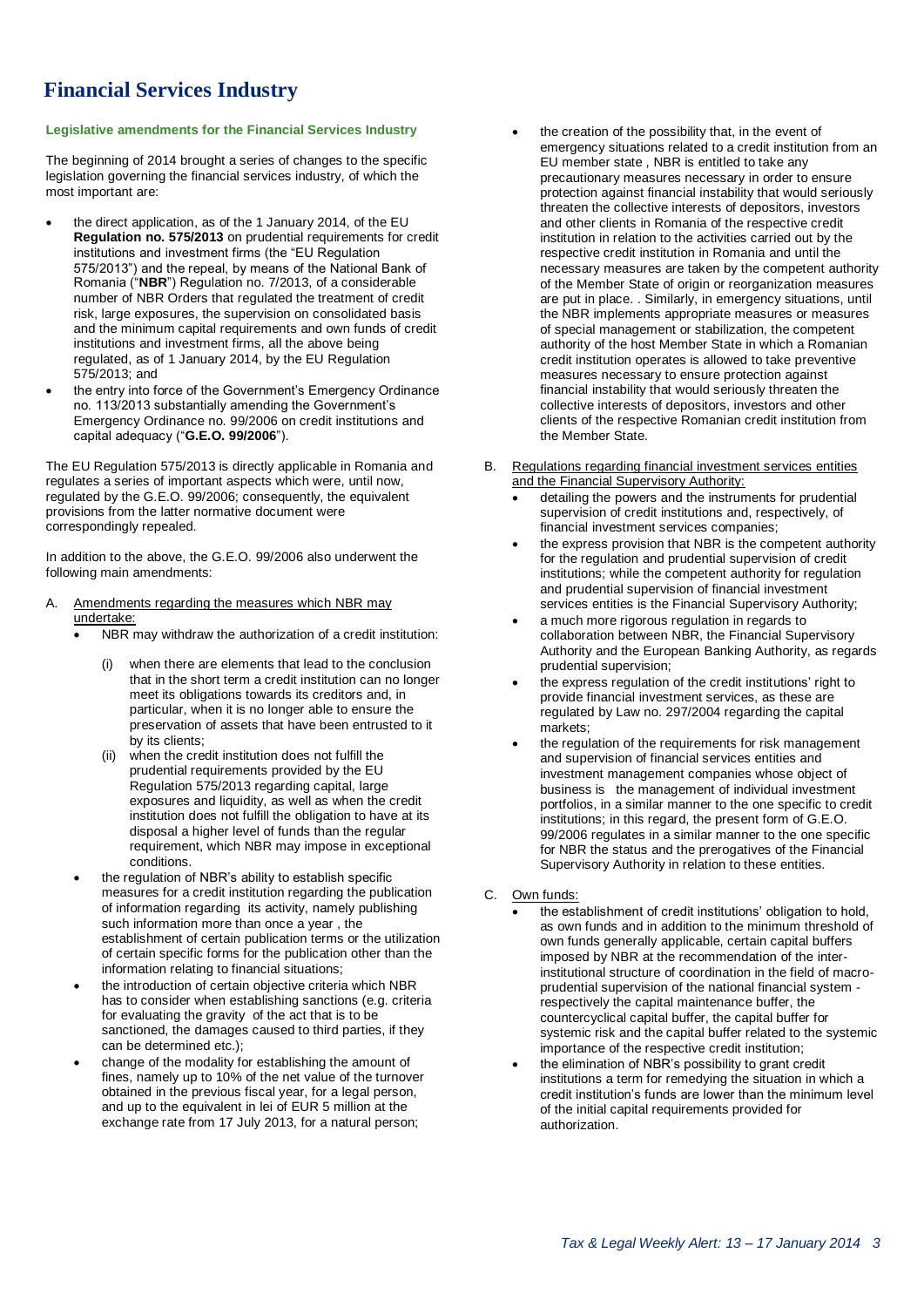#### D. Obligations regarding recovery plans and resolution:

- the establishment of credit institutions' obligation to develop and have available for implementation certain recovery plans for restoring their financial situation in the case of significant deterioration, as well as "*resolution plan*", by which it is understood the reorganization of a credit institution in difficulty with the aim to ensure the continuity of its essential functions for the economy, financial stability and, where appropriate, restoration of viability for at least part of the credit institution; in this regard, certain new notions have been created, such as "*institution of systemic importance*", which is an institution whose bankruptcy or malfunction might trigger "*systemic risk*", meaning the risk of disrupting the entire financial system.
- E. Regulations regarding personnel:
	- the regulation governing NBR's obligation to report to the European Banking Authority the collected information on the number of the persons per credit institution who are paid at least EUR 1 million or equivalent in a financial year;
	- the increase of the discretionary manner in which NBR may grant approval for an individual member who is part of a management body of a credit institution to hold an additional mandate in a non-executive function.
- F. Other amendments:
	- the amendment of the mandatory identification data regarding a credit institution, namely the introduction of the obligation to mention the name of the deposit guarantee scheme formally recognized by the participating credit institution, in any form of publicity issued by it, in all the information and/or pre-contractual documents and in the agreements and correspondence referring to deposits;
	- the elimination of the provisions regulating the credit institutions' obligation to conduct transactions with its customers only on a contractual basis, acting in a prudent manner and in compliance with the specific consumer protection legislation, as well as the elimination of the provisions forbidding credit institutions to claim penalties, commissions or other costs as well as bank charges from customers' interest, if such a payment is not stipulated in the agreement;
	- the repeal of the provisions that sanctioned the interdiction of credit institutions to condition the granting of loans or the provision of other products/services on the obligation of clients to buy shares or other equity securities / financial instruments issued by the credit institution or by another entity part of the group to which the credit institution belongs to or by the acceptance on behalf of the client of other products/services offered by the credit institution or by an entity part of its group, which have no connection to the crediting operation or with the solicited product/service;
	- also repealed was the provision according to which the temporary holding of shares (in a financial assistance or reorganization operation or in the normal course of subscription action or the temporary holding of shares in the name of the credit institution, but on behalf of another person) does not constitute qualified participation;
	- the regulation governing the obligation for credit institutions that maintain a website to explain on the respective website the manner in which they comply with the requirements regarding the administration and remuneration framework.

The Government's Emergency Ordinance no. 113/2013 regarding some budgetary measures and which amends s and supplements the Government's Emergency Ordinance no. 99/2006 on credit institutions and capital adequacy was published in the National Gazette of Romania no. 830/2013, on 12 December 2013; while the National Bank of Romania's Regulation no. 7/2013 repealing certain normative acts was published in the National Gazette of Romania no. 837/2013 on 24 December2013. Both documents may be consulted on the National Gazette of Romania's website and entered into force on 1 January 2014.

#### **Contact us:**

#### **Andrei Burz Pinzaru**

Partner +40 21 207 52 05 [aburzpinzaru@deloittece.com](mailto:aburzpinzaru@deloittece.com)

#### **Irina Albusel**

Managing Associate +40 21 207 54 26 [ialbusel@deloittece.com](mailto:ialbusel@deloittece.com)